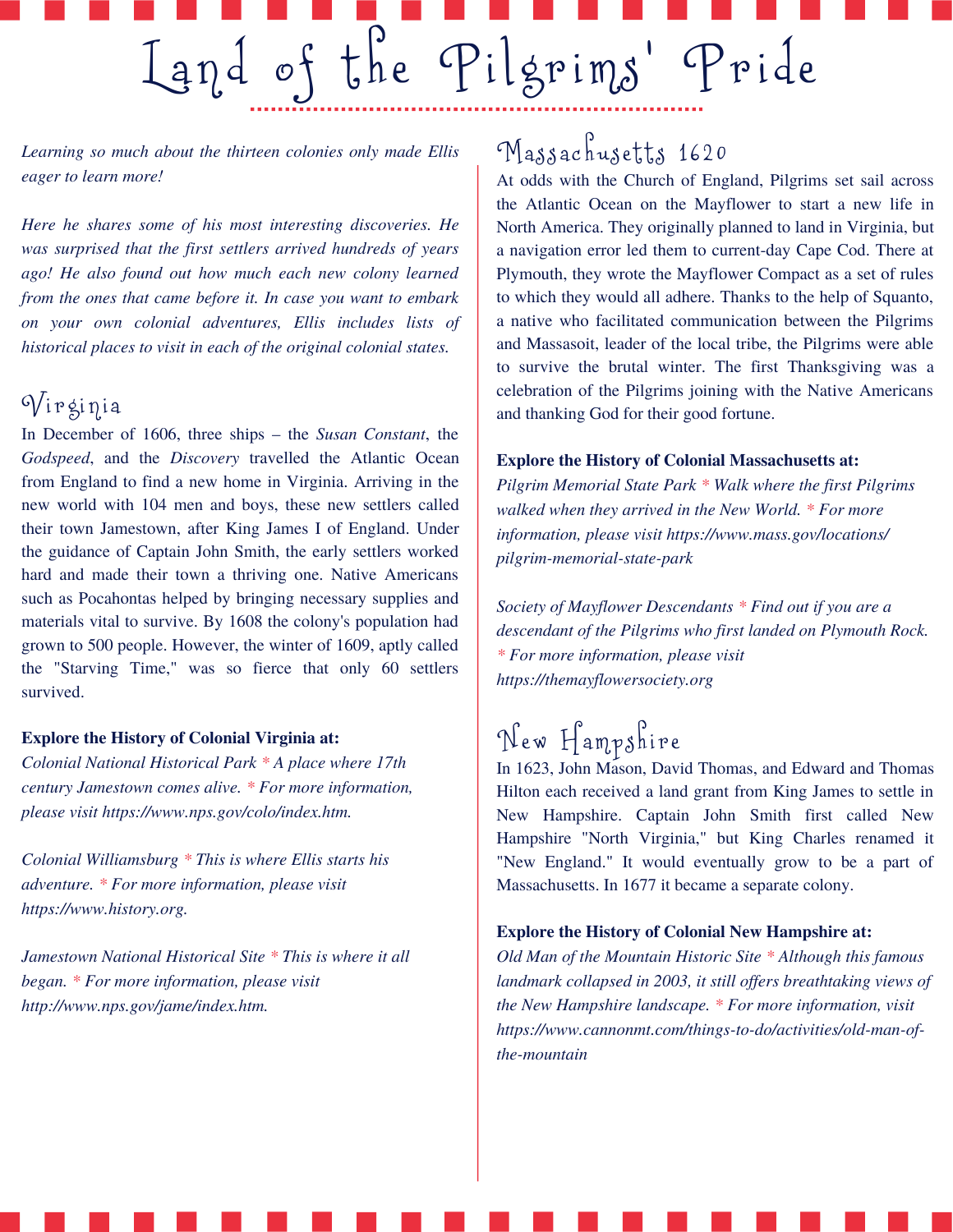## Ma ryl and

Fleeing persecution in England, Lord Baltimore (or Sir George Calvert) negotiated with King Charles I to get land located on the Chesapeake Bay. He envisioned Maryland as a haven for Catholics to worship freely. Unfortunately, he died during negotiations, and the second Lord of Baltimore, his son Cecilius, would benefit and help settle the colony in Maryland. Arriving in 1634, they lived in peace with Protestants and got help from local Native Americans. The colony thrived on the Chesapeake Bay.

#### **Explore the History of Colonial Maryland at:**

*St. Clement's Museum \* Learn more about Maryland's religious tolerance and separation of church and state. \* For more information, visit https://www.stmarysmd.com/recreate/ stclementsisland/*

*Maryland Historical Society \* A starting point for exploring Maryland's colonial history. \* For more information, please visit https://www.mdhistory.org*

### Connecticut

Under the leadership of Thomas Hooker, early settlers from Massachusetts headed to the Connecticut River Valley to farm in more fertile land. Legend has it that their journey took longer than expected, requiring the settlers to subsist on milk from the 160 cows they brought with them. In 1639, representatives from towns in Connecticut drafted the Fundamental Orders, which helped establish a connecting government within their small municipalities. King Charles II in 1662 granted Connecticut colonial status.

#### **Explore the History of Colonial Connecticut at:**

*Henry Whitfield Museum \* Tour three floors of priceless 17th-19th-century artifacts. \* For more information, visit https://www.ctvisit.com/listings/henry-whitfield-state-museum.*

*Old State House \* This is where the signing of the first constitution in the nation took place. \* For more information, visit https://portal.ct.gov/About/State-Symbols/The-Old-State-House*

## Rhode Island 1636

Roger Williams arrived in Massachusetts in 1631. Williams soon began to question the legitimacy of the Massachusetts government, specifically some of their religious tenets, and he was banished in 1636. After a long ordeal, Williams bought land from the Narragansett Indians and founded Providence, Rhode Island as a place where all religions would be welcome to practice openly.

#### **Explore the History of Colonial Rhode Island at:**

*Roger Williams National Memorial \* Gain a wealth of knowledge on the state's founder. \* For more information, visit http://www.nps.gov/rowi/index.htm.*

### $\mathcal{D}_{\ell}$  aware 1638

Ownership of what we call Delaware today changed several times in colonial America. Peter Minuit first settled Delaware in 1624 for the Dutch. Then it was known as New Sweden because the Swedish settled down. Trouble still arose when it came to English hands as Lord Baltimore, the Duke of York, and William Penn all sought to move in. Eventually, the dispute was resolved by surveyors Charles Mason and Jeremiah Dixon, who drew the border that stands today. The colony was eventually renamed after the governor of Jamestown, Lord De La Warr.

#### **Explore the History of Colonial Delaware at:**

*New Castle Court House Museum \* Visit the New Castle Court House Museum to learn all about how three counties-New Castle, Kent, and Sussexdeclared their independence from the United Kingdom. \* For more information, visit http://www.history.delaware.gov/museum, and https://history.delaware.gov/new-castle-court-house-museum/*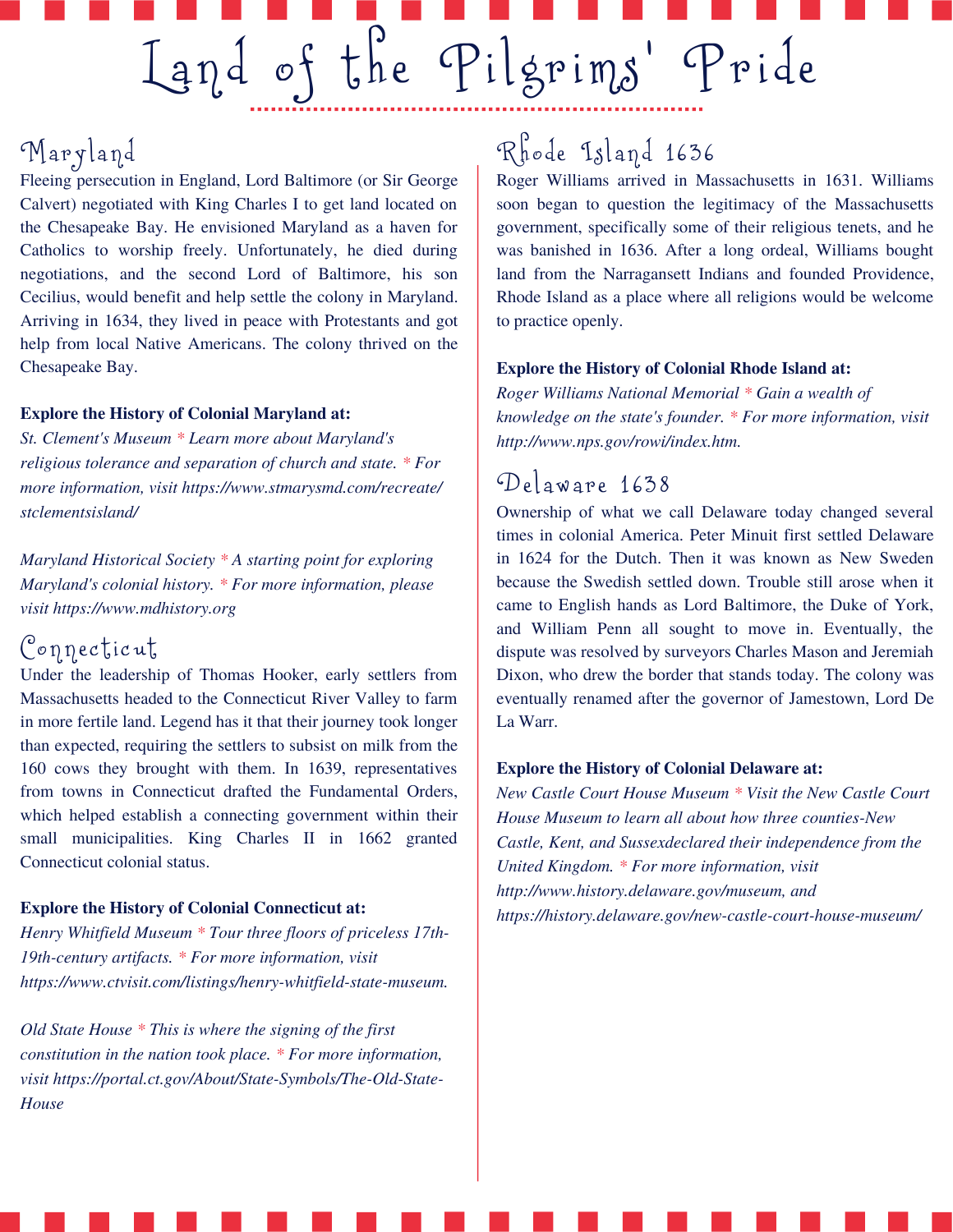## North Carolina 1653

North Carolina was almost the first colony when 100 people from England settled on Roanoke Island in 1587. However, within three years those people who had not already returned to England simply disappeared. It was here that the first American, Virginia Dare, was born on American soil in 1587. This long lost settlement is known today as the Lost Colony. Later, in 1663, King Charles II granted land to eight men in England-the territory between Virginia and Florida. The new colony was largely settled by outcasts and dissenters from aristocratic Virginia, and by people looking to enjoy broader religious freedoms and the independence of settling small family farms.

#### **Explore the History of Colonial North Carolina at:**

*North Carolina Colonial Trail \* Follow the trail to lighthouses, pirates' haunts, and other historical sites.*

*Roanoke Island Festival Park \* It's a place "where history comes alive." \* For more information, visit https://www.roanokeisland.com*

## South Carolina 1663

Considered a part of the "Carolina colony" with North Carolina until 1729, South Carolina's capital city of Charleston eventually became one of the most prosperous ports in the New World. Its founders (eight nobles with a Royal Charter from King Charles) originally hoped to find wealth by growing three expensive products: wine, silk, and olive oil. When the soil and climate proved unsuitable, they found riches in rice, indigo, and tobacco. South Carolina's plantation economy was largely dependent on slave labor, and by 1750 it is estimated that two out of every three people living there were slaves.

#### **Explore the History of Colonial South Carolina at:**

*Boone Hall Plantation \* Go back in time to see what everyday life was like on a plantation. \* For more information, visit https://www.boonehallplantation.com.*

*The Charleston Museum \* America's first museum, featuring the history of South Carolina. \* For more information, visit https://www.charlestonmuseum.org*

*Visit South Carolina \* Find out more about colonial South Carolina's historical sites. \* For more information, visit https://discoversouthcarolina.com*

## New Jersey 1664

King Charles II gave his brother James, Duke of York, the charter for New York. He then mistakenly gave the land known today as New Jersey to Lord John Berkeley and Sir George Carteret. Carteret would name this area New Jersey after the isle of Jersey in the English Channel, where he was born in 1664.

#### **Explore the History of Colonial New Jersey at:**

*Morristown National Historical Park \* Visit America's first national historical park. \* For more information, visit https://www.nps.gov/morr/index.htm*

*William Trent House \* Get a sense of colonial family life. \* For more information, visit https://www.williamtrenthouse. org.*

*Visit New Jersey \* Explore colonial New Jersey history. \* For more information, visit https://visitnj.org.*

### New York 1664

New York was founded by Dutch settlers, led by Peter Minuit, who temporarily settled there while they were trading fur in the early 17th century. The settlers called this area New Amsterdam. They lost the land to the British in 1664. King Charles II later gave it to his brother James, the Duke of York. Of course, one of the most enduring stories associated with this colony was the purchase of Manhattan from Native Americans for 60 Dutch gilders.

#### **Explore the History of Colonial New York at:**

*Old Fort Niagara \* Starting of as a French fort in 1721, Old Fort Niagara provides a glimpse of the dif iculties of defending the Great Lakes region of North America. \* For more information, visit https://www.oldfortniagara.org*